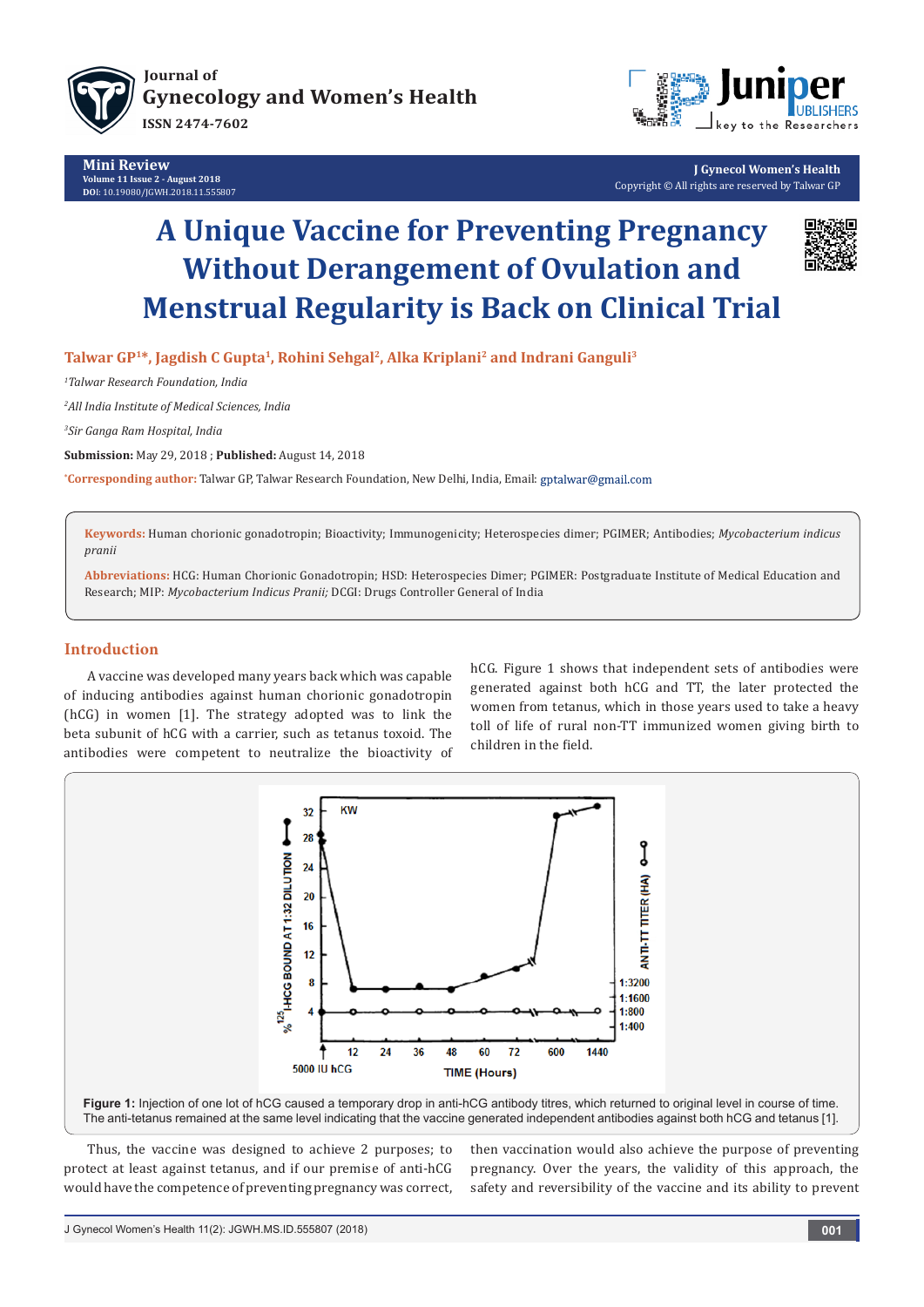pregnancy in sexually active women has been proved and will be briefly recapitulated in this article.

### **Enhancement of Immunogenicity of Hcgβ-Tt**

As hCG is made in fairly large amounts by women in early

stages of pregnancy, the immunogenicity of βhCG-TT vaccine had to be improved. This was done by linking non-covalently βhCG with alpha subunit of ovine LH. Table 1 shows that the heterospecies dimer (HSD) thus created linked to TT generated higher titres of anti-hCG antibodies [2].

**Table 1:** hCG binding and neutralization capacity of βhCG-TT or β hCG-cholera toxin B subunit (CHB) and HSD-TT antisera generated in bonnet monkeys and rats [2].

| Immunogen             | <b>No. Of Animals</b> | <b>Hcg Binding Capacity</b><br>$(Pg/Ml)$ (I) | <b>Hcg Neutralization</b><br>Capacity (Pg/Ml) (B) | B/ix100    |
|-----------------------|-----------------------|----------------------------------------------|---------------------------------------------------|------------|
| <b>Bonnet Monkeys</b> |                       |                                              |                                                   |            |
| $\beta$ hCG-TT/CHB    |                       | $22.2 + 2.3$                                 | $10.1 + 1.8$                                      | $44+3.7$   |
| HSD-TT/CHB            |                       | $27.4 + 1.9$                                 | $14.0 + 1.4$                                      | $65+1.9$   |
| Rats                  |                       |                                              |                                                   |            |
| $\beta$ hCG-TT/CHB    | 6                     | $27.1 + 1.7$                                 | $17.1 + 1.2$                                      | $63+1.5$   |
| HSD-TT/CHB            | 6                     | $32.5 + 1.4$                                 | $26.1 + 0.8$                                      | $80 + 2.3$ |

#### **Safety and Efficacy Studies**

After obtaining approval of the Institutional Ethics Committees and the Drugs Controller General of India (DCGI), Phase I safety and the historical Phase II efficacy trials were conducted at the All India Institute of Medical Sciences New Delhi, Postgraduate Institute of Medical Education and Research (PGIMER) Chandigarh and the Safdarjung Hospital New Delhi. 148 sexually active women of proven fertility with at least 2 children were enrolled after they had given written consent to participate in the study. They were given 3 injections of the HSD-

TT vaccine at 6 weeks interval as primary immunization. All of them generated both anti-hCG and anti-tetanus antibodies. In 110 of these women, the titres remained above 50ng/ml hCG neutralizing antibodies (the putative threshold fixed for testing) for 3 months or more. They were followed up for learning whether vaccination indeed prevented pregnancy [3]. Figure 2 represents the observations on 4 such women. It will be observed that the menstrual cycles of these women remained regular. The luteal phase progesterone was between 14-44nm, thus indicating that they continued to ovulate.





**How to cite this article:** Talwar GP, Jagdish C G, Rohini S, Alka K, Indrani G. A Unique Vaccine for Preventing Pregnancy Without Derangement of Ovulation and Menstrual Regularity is Back on Clinical Trial J Gynecol Women's Health. 2018: 11(2): 555807. DOI: [10.19080/JGWH.2018.11.555807](http://dx.doi.org/10.19080/JGWH.2018.11.555807). **<sup>002</sup>**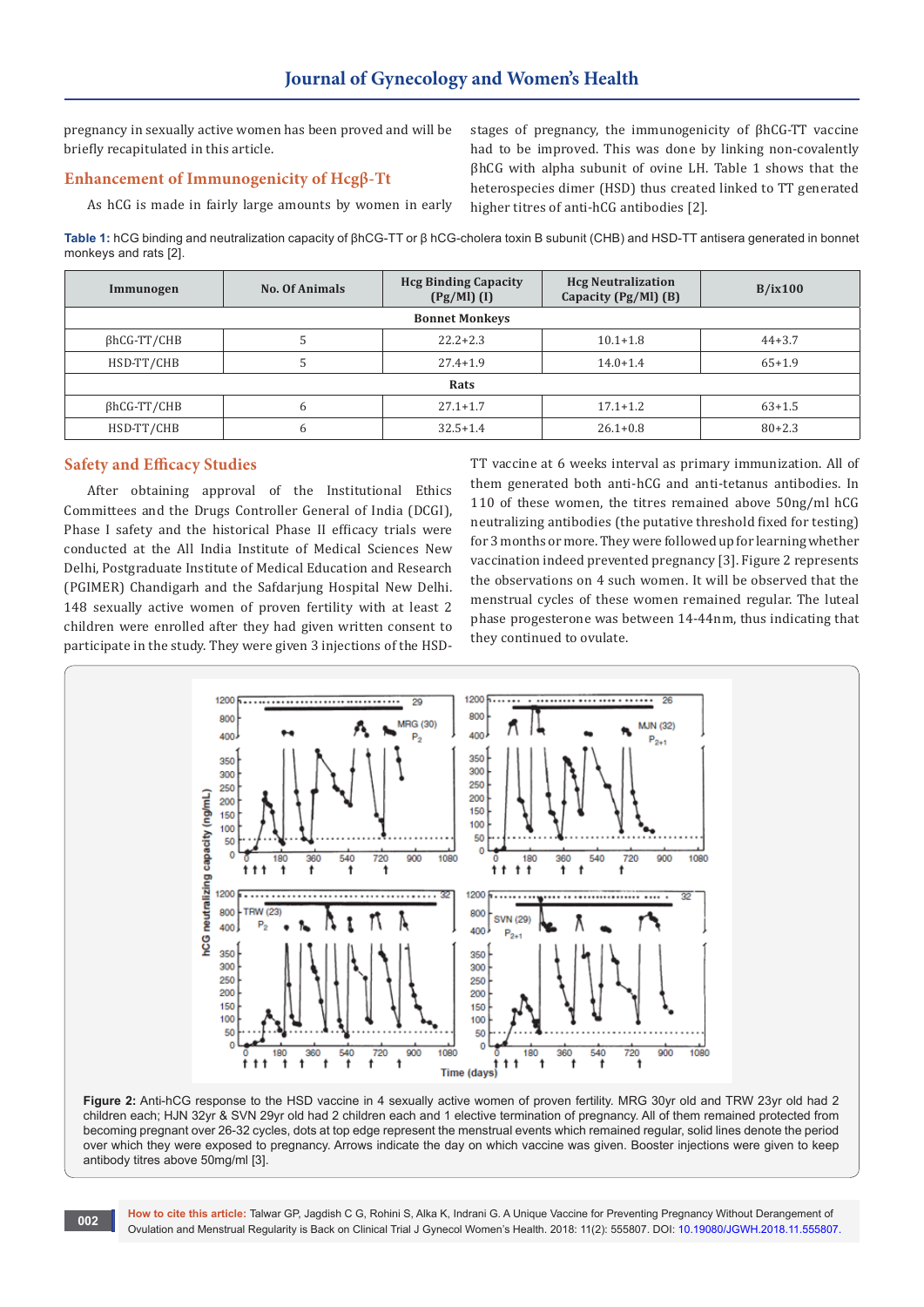The vaccine was highly effective, only 1 pregnancy took place in 1224 cycles. All women kept ovulating normally and had regular menstrual cycles. Eight women were protected for 30 cycles without becoming pregnant, nine were protected over 24-29 cycles, 15 for 12-17 cycles and 21 for 6-11 cycles. Thus, the vaccine had high efficacy. More importantly, contraception was achieved without derangement of menstrual regularity and hormonal profiles.

#### **Reversibility and Regain of Fertility**

The vaccine was fully reversible. On decline of antibodies below 20ng/ml, STS Became pregnant and delivered a normal child (Figure 3). Four other women desirous of another child, did not take boosters of the vaccine, and became pregnant on decline of antibodies. They delivered normal babies, whose developmental landmarks and cognitive abilities were akin to their siblings [4]. Thus, the vaccine induced bio-effective antihCG antibodies preventing pregnancy. The antibodies declined to near zero level in all women in the absence of boosters, and the women regain fertility delivering normal babies.

#### **Recombinant Anti-Hcg Vaccine**



**Figure 3:** Regain of fertility on decline of antibodies. A 30-yearold subject (STS), with two gravidae and one elective abortion (P2+1), on immunization with the vaccine, remained protected from pregnancy for 12 cycles. In the absence of a booster injection, antibody titers declined and she became pregnant in the cycle starting on day 417. The extrapolated antibody titers at mid cycle in the fertile month, shown by the dotted line, were <5ng/ml. Arrows indicate the day on which vaccine was given [3].



In order to render the vaccine amenable to industrial

production, a genetically engineered vaccine was made. Figure 4 gives the nucleotide sequence of hCGβ-LTB vaccine. The vaccine adsorbed on alhydrogel given along with autoclaved *Mycobacterium indicus pranii* (MIP) as adjuvant, induced fairly high anti-hCG titres in Balb/C mice [5] as well as other strains of mice [6]. The complete safety of this vaccine was tested by a GLP compliant Company.

Their findings showed that the vaccine was non-sensitizing to the skin of guinea pigs with no clinical signs of toxicity, mortality

and changes in body weight. The vaccine was non-mutagenic at the highest concentration tested by Bacterial Reverse Mutation and Mammalian Chromosome Aberration Tests. Similar observations on non-mutagenic property of the vaccines was made *In-vivo* by Mammalian Erythrocyte Micronucleus Test in Mice.

Single dose acute toxicity study was conducted in Sprague Dawley rats. No mortality, clinical signs of toxicity and treatment related changes in the body weight, were observed. No changes in gross pathology (external and internal) were observed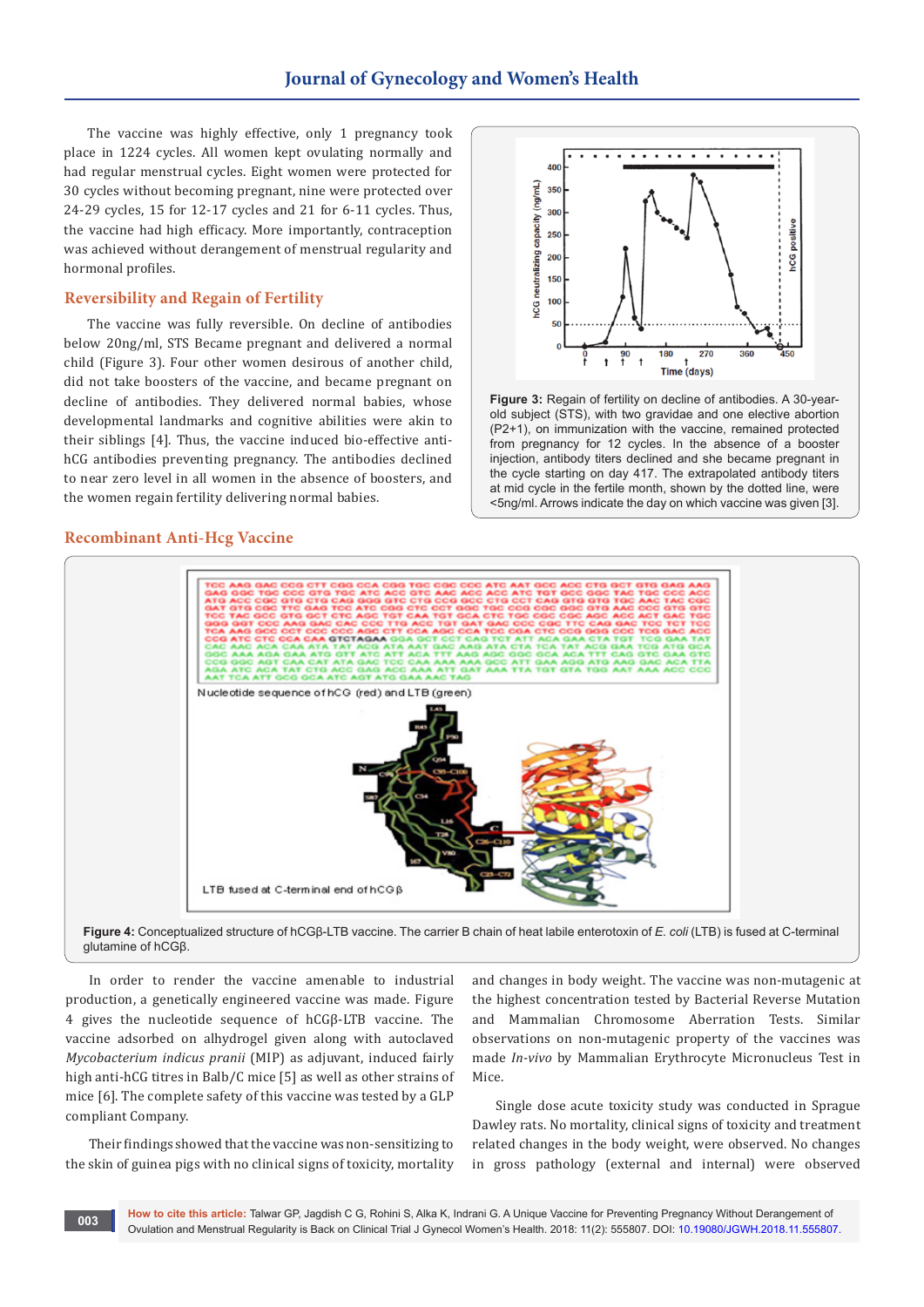at even the highest dose tested. Repeat doses of the vaccine were also administered to rats, which were followed up to 90 days post immunization. These studies showed no treatment related changes in physical, physiological, clinical, hematological parameters, as also in histopathology profiles of the organs. Segment II studies in rats showed that vaccine did not affect the embryo-foetal development. Body weight, food consumption,

gross pathology remained normal, and no abnormal effect was observed in fetal sex ratio, fetal weight, external, visceral and skeletal norms of fetuses. The vaccine received approval of the RCGM (National Review Committee on Genetic manipulation). It also received the approval of the Drugs Controller General of India (DCGI) for going back to clinical trials.



The trials would be conducted under the Indian Council of Medical Research at the All India Institute of Medical Sciences, New Delhi and Sir Gangaram Hospital, New Delhi on a combined Phase I/II protocol. In Phase I, the immunogenicity and safety of the vaccine will be tested in 50 women of reproductive age and proven fertility, 10 women each at doses of 100µg, 200µg, 300µg, 400µg and 500µg per injection. The safety criteria include haematological parameters, lipid profile, liver function tests, kidney function tests, serum calcium and phosphorus, total protein, albumin, globulin, progesterone, TSH, prolactin, estrogen, auto antibodies, etc. Subjects will also be clinically examined for weight, blood pressure, and rogenism, pelvic TVS ultrasound, pyrexia, H/O joint pains, local reaction at the site of injection, persistent pain at the site of injection and swelling, if any.

After confirming the full safety of the vaccine and defining the optimum dose of the vaccine to generate high antibody titres against hCG, Phase II efficacy studies will begin in 70 women of proven fertility who are also sexually active.

#### **Acknowledgement**

The work received research grants from the Department of Biotechnology, Govt of India and the Indian Council of Medical Research, New Delhi.

#### **References**

- 1. [Talwar GP, Sharma NC, Dubey SK, Salahuddin M, Das C, et al \(1976\)](https://www.ncbi.nlm.nih.gov/pubmed/813223)  [Isoimmunization against human chorionic gonadotropin with](https://www.ncbi.nlm.nih.gov/pubmed/813223)  [conjugates of processed β-subunit of the hormone and tetanus toxoid.](https://www.ncbi.nlm.nih.gov/pubmed/813223)  [Proc Nac Acad Sci 73\(1\): 218-222.](https://www.ncbi.nlm.nih.gov/pubmed/813223)
- 2. [Talwar GP, Singh O, Rao LV \(1988\) An improved immunogen for anti](https://www.ncbi.nlm.nih.gov/pubmed/3147333)[human chorionic gonadotropin vaccine elicited antibodies reactive](https://www.ncbi.nlm.nih.gov/pubmed/3147333)  [with a conformation native to the hormone without cross-reaction with](https://www.ncbi.nlm.nih.gov/pubmed/3147333)  [human follicle stimulating hormone and human thyroid stimulating](https://www.ncbi.nlm.nih.gov/pubmed/3147333)  [hormone. Journal of Reprod Immunol 14\(3\): 203-212.](https://www.ncbi.nlm.nih.gov/pubmed/3147333)
- 3. [Talwar GP, Singh O, Pal R, Chatterjee N, Sahai P, et al. \(1994\) A vaccine](https://www.ncbi.nlm.nih.gov/pmc/articles/PMC44640/)  [that prevents pregnancy in women. Proc Natl Acad Sci USA 91\(18\):](https://www.ncbi.nlm.nih.gov/pmc/articles/PMC44640/)  [8532-8536.](https://www.ncbi.nlm.nih.gov/pmc/articles/PMC44640/)
- 4. [Singh M, Das SK, Suri S, Singh O, Talwar GP, et al. \(1998\) Regain of](https://onlinelibrary.wiley.com/doi/pdf/10.1111/j.1600-0897.1998.tb00376.x)  [fertility and normality of progeny born at below protective threshold](https://onlinelibrary.wiley.com/doi/pdf/10.1111/j.1600-0897.1998.tb00376.x)  [antibody titres in women immunized with HSD-TT vaccine. Am J](https://onlinelibrary.wiley.com/doi/pdf/10.1111/j.1600-0897.1998.tb00376.x)  [Reprod Immunol 39\(6\): 395-398.](https://onlinelibrary.wiley.com/doi/pdf/10.1111/j.1600-0897.1998.tb00376.x)
- 5. [Purswani S, Talwar GP \(2011\) Development of a highly immunogenic](https://www.ncbi.nlm.nih.gov/pubmed/21272600)  [recombinant candidate vaccine against human chorionic gonadotropin.](https://www.ncbi.nlm.nih.gov/pubmed/21272600)  [Vaccine 29\(12\): 2341-2348.](https://www.ncbi.nlm.nih.gov/pubmed/21272600)
- 6. [Purswani S, Talwar GP, Vohra R, Pal R, Panda AK, et al. \(2011\)](https://www.ncbi.nlm.nih.gov/pubmed/21885129)  [Mycobacterium indicus pranii is a potent immunomodulator for a](https://www.ncbi.nlm.nih.gov/pubmed/21885129)  [recombinant vaccine against human chorionic gonadotropin. J Reprod](https://www.ncbi.nlm.nih.gov/pubmed/21885129)  [Immunol 91\(1-2\): 24-30.](https://www.ncbi.nlm.nih.gov/pubmed/21885129)